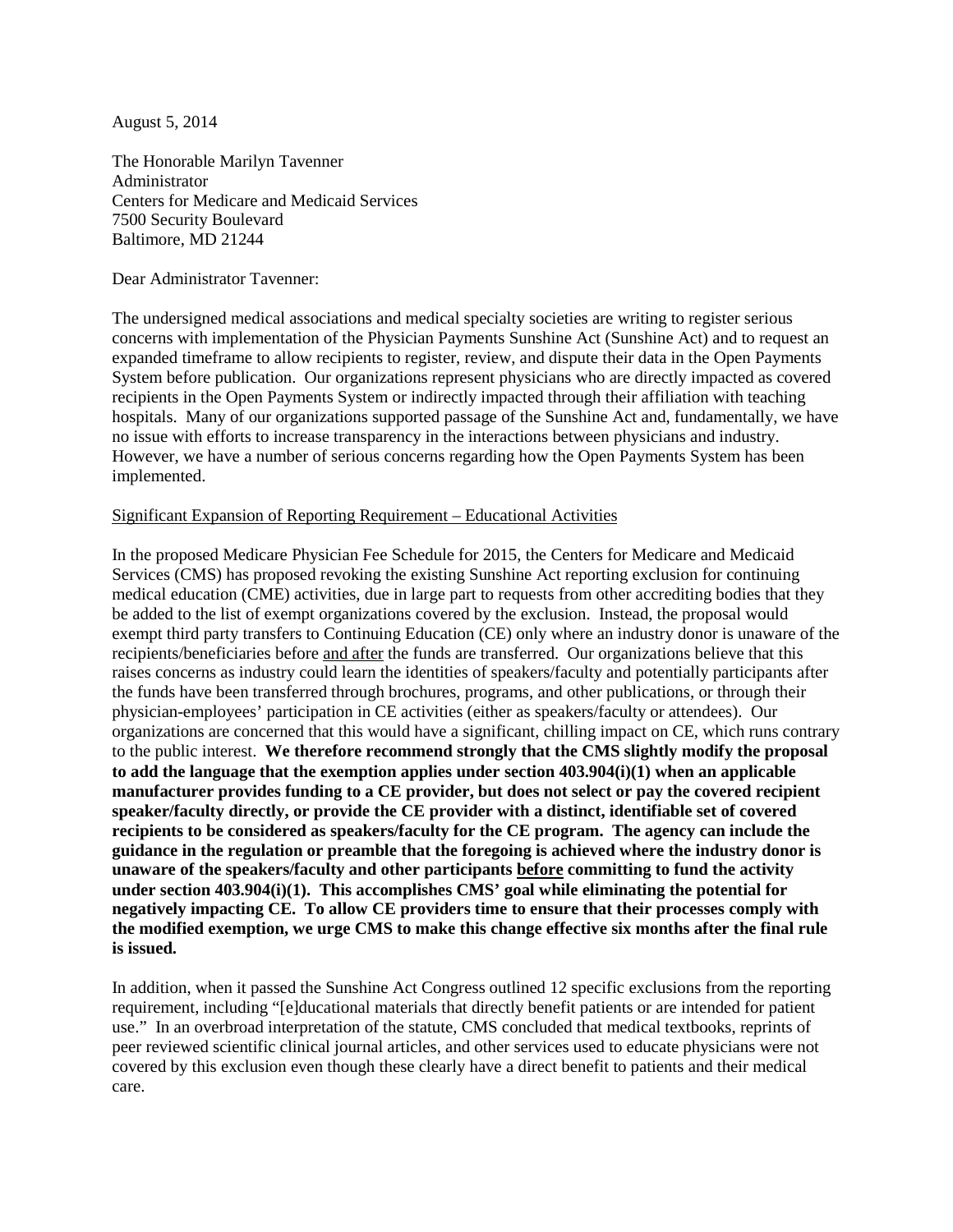The importance of up-to-date, peer reviewed scientific medical information as the foundation for good medical care is well documented. Independent, peer reviewed medical textbooks and journal article supplements and reprints represent the gold standard in evidence-based medical knowledge and provide a direct benefit to patients because better informed clinicians render better care to their patients. The Agency's decision to not cover these materials under the educational materials exclusion is inconsistent with the statutory language on its face, congressional intent, and the reality of clinical practice where patients benefit directly from improved physician medical knowledge. **Our organizations urge the Agency to reconsider its decision not to cover medical textbooks, journal article supplements, and reprints within the existing statutory exclusion for educational materials that directly benefit patients.** 

## Physician Registration Impeded by Condensed Timeframe

There are widespread concerns that the implementation of this new system for data collection—without minimally a six month period to upload the data, process registrations, generate aggregated individualized reports, and manage the dispute communications and updates—will not be ready and will likely lead to the release of inaccurate, misleading, and false information. The Agency has not provided effective notification to the vast majority of physicians nor provided a reasonable amount of time for the undersigned organizations to engage and educate physicians on the registration and dispute process. Early in the regulatory process, medicine informed CMS that a minimum of six months would be needed to ensure an adequate amount of time for outreach on registration and the dispute process. As soon as our organizations learned the date that physicians could begin registering for each phase, a concerted communications campaign was launched. The content had to be developed after the abbreviated period for registration began and with limited opportunity to develop materials because of the compressed period for registration and dispute in advance of publication. Thus, we know that it is extremely likely that many physicians impacted by the Sunshine Act reporting are not aware of the registration requirement and based on feedback thus far certainly will not have adequate time to register prior to the deadline for flagging inaccurate data in the public database. Accordingly, **our organizations strongly urge CMS and the Office of Management and Budget (OMB) to postpone for six months, until March 31, 2015, the publication of the information collected in the Open Payments System, to compensate for this year's six months delay in providing the opportunity for physicians to register, contrary to Agency communications throughout 2013 representing that physicians would be permitted to do so beginning January 1.**

## Complicated and Incomplete Guidance Exacerbates Condensed Registration Timeframe

Perhaps most troubling, many physicians are expressing frustration at an overly complex registration process which, combined with the condensed timeframe, makes the task of reviewing and disputing reports by August 27 effectively impossible for the Agency's estimated 224,000 covered physician recipients. We have previously stated that CMS' number is likely an extremely low estimate of impacted physicians. CMS has suggested that it will take 30-45 minutes to complete the 5-step process of registering in the Open Payments system. Our own analysis suggests a substantially more complex 11 step registration process, which does not include the pre-registration step of verifying identity in Medicare's Enterprise Identity Management (EIDM) System. Moreover, when the post-registration time it takes to review and dispute data is factored in, there are an additional 5 steps layered on top of the already cumbersome registration process. This process must be streamlined and physicians must be given adequate time to review and dispute their reports. Thus, **we repeat our request that CMS and OMB delay for six months the publication of the information collected in the Open Payments System until March 31, 2015.**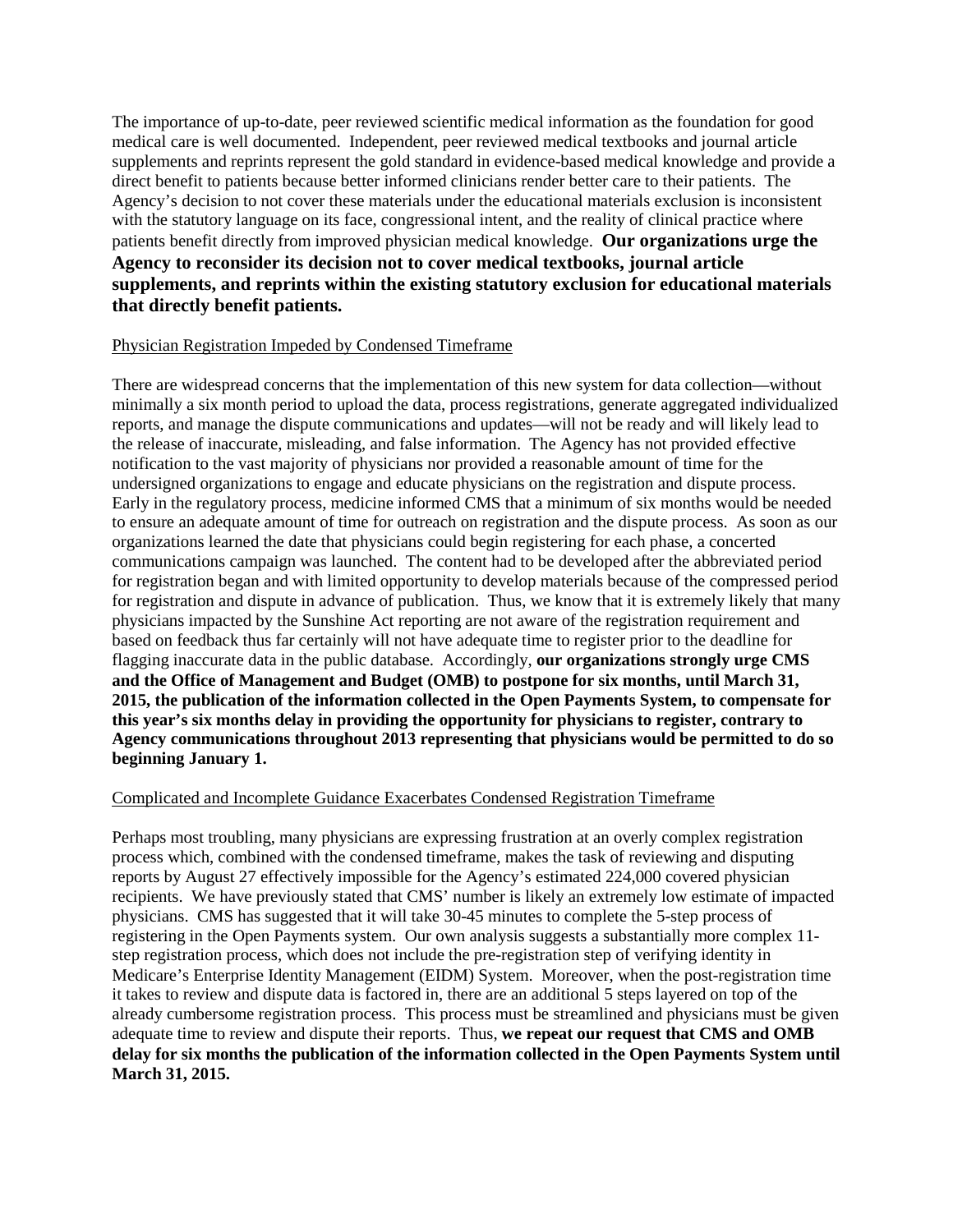**Moreover, our organizations have serious concerns that Agency guidance gives manufacturers the power to unilaterally dismiss disputes that were initiated by physicians or teaching hospitals.** These concerns are the result of language that was buried in the supplementary documents of a May  $5<sup>th</sup>$  Federal Register Notice, stating that manufacturers "after reviewing the disputed information, if they determine that no change is required to the data, may dismiss the dispute or request that physician or teaching hospital who initiated the dispute to withdraw it." The February 2013 Final Rule does not authorize manufacturers or group purchasing organizations (GPOs) to dismiss disputes without both parties agreeing that the dispute is resolved. If no resolution is reached, the manufacturer's or GPO's reported data will be flagged as disputed in the public database until resolution has been reached between the parties. In a June 24<sup>th</sup> meeting with AMA and specialty society staff, CMS officials stated their intent to issue clarifying guidance that manufacturers and GPOs are not authorized by the agency to unilaterally dismiss disputes. While Agency officials have indicated that they have clarified the guidance to manufacturers, requests from our organizations to see the written changes have gone unanswered. **We request that the Agency provide the clarifying guidance to physicians/teaching hospitals, to manufacturers/GPOs, and to our organizations.** 

Sincerely,

American Medical Association AMDA – The Society for Post-Acute and Long-Term Care Medicine American Academy of Allergy, Asthma and Immunology American Academy of Child & Adolescent Psychiatry American Academy of Dermatology Association American Academy of Disability Evaluating Physicians American Academy of Emergency Medicine American Academy of Hospice and Palliative Medicine American Academy of Neurology American Academy of Ophthalmology American Academy of Otolaryngology – Head and Neck Surgery American Academy of Physical Medicine and Rehabilitation American Association for Geriatric Psychiatry American Association of Neuromuscular and Electrodiagnostic Medicine American Association of Orthopaedic Surgeons American Clinical Neurophysiology Society American College of Chest Physicians American College of Emergency Physicians American College of Medical Genetics American College of Occupational and Environmental Medicine American College of Osteopathic Internists American College of Osteopathic Surgeons American College of Phlebology American College of Radiology American College of Rheumatology American Congress of Obstetricians and Gynecologists American Gastroenterological Association American Psychiatric Association American Society for Aesthetic Plastic Surgery American Society for Clinical Pathology American Society for Dermatologic Surgery Association American Society for Radiation Oncology American Society for Reproductive Medicine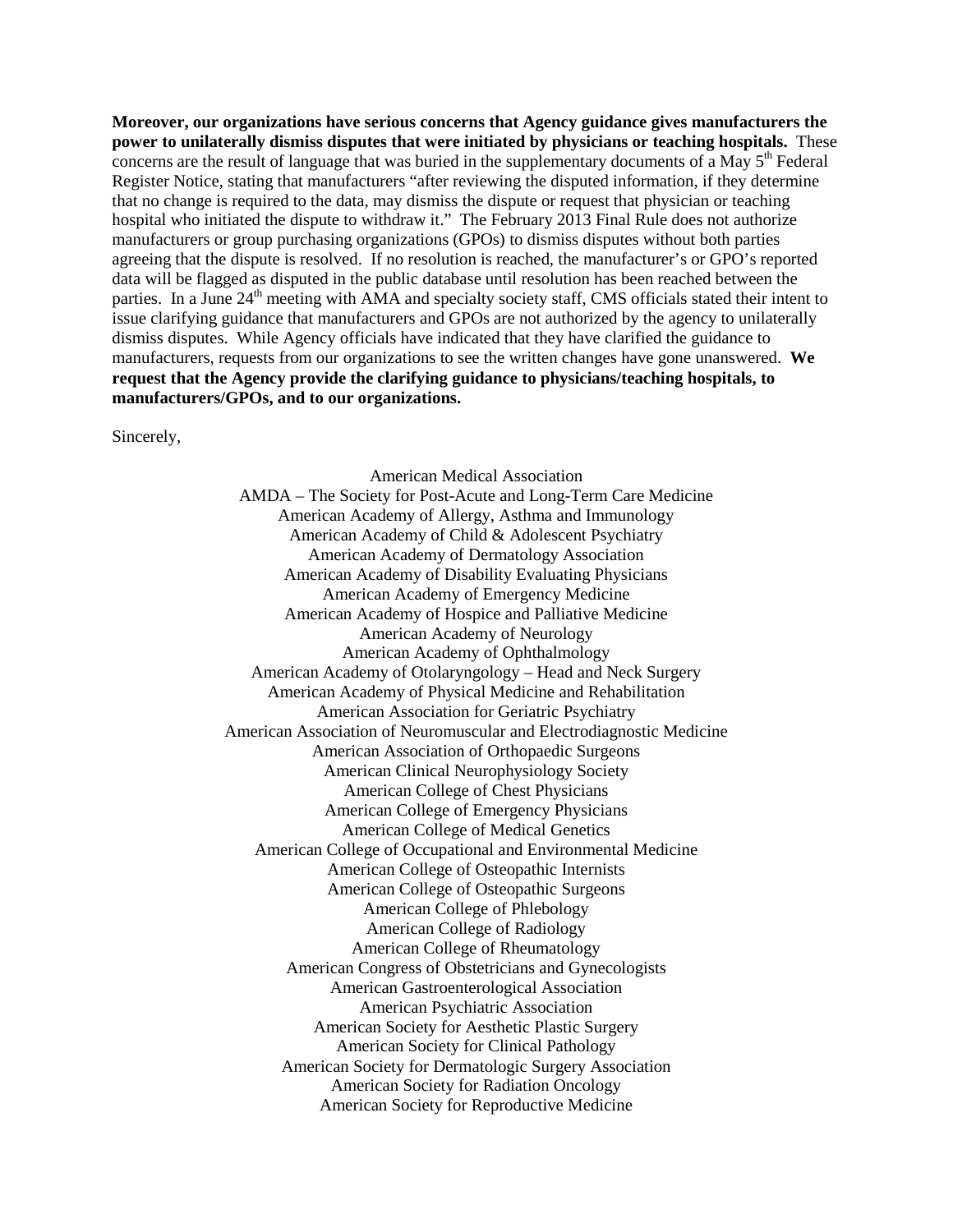American Society for Surgery of the Hand American Society of Anesthesiologists American Society of Bariatric Physicians American Society of Cataract & Refractive Surgery American Society of Dermatopathology American Society of Hematology American Society of Neuroradiology American Society of Nuclear Cardiology American Society of Transplant Surgeons American Thoracic Society American Urological Association American Women's Association American Society of Echocardiography College of American Pathologists Digestive Health Physicians Association Infectious Diseases Society of America Large Urology Group Practice Association Medical Group Management Association Renal Physicians Association Society for Cardiovascular Angiography and Interventions Society for Vascular Surgery Society of Critical Care Medicine Society of Hospital Medicine Society of Interventional Radiology Society of Thoracic Surgeons The Endocrine Society

> Medical Association of the State of Alabama Arizona Medical Association Arkansas Medical Society California Medical Association Colorado Medical Society Connecticut State Medical Society Medical Society of Delaware Medical Society of the District of Columbia Florida Medical Association, Inc. Medical Association of Georgia Hawaii Medical Association Idaho Medical Association Illinois State Medical Society Indiana State Medical Association Iowa Medical Society Kansas Medical Society Kentucky Medical Association Louisiana State Medical Society Maine Medical Association MedChi, The Maryland State Medical Society Massachusetts Medical Society Michigan State Medical Society Minnesota Medical Association Mississippi State Medical Association